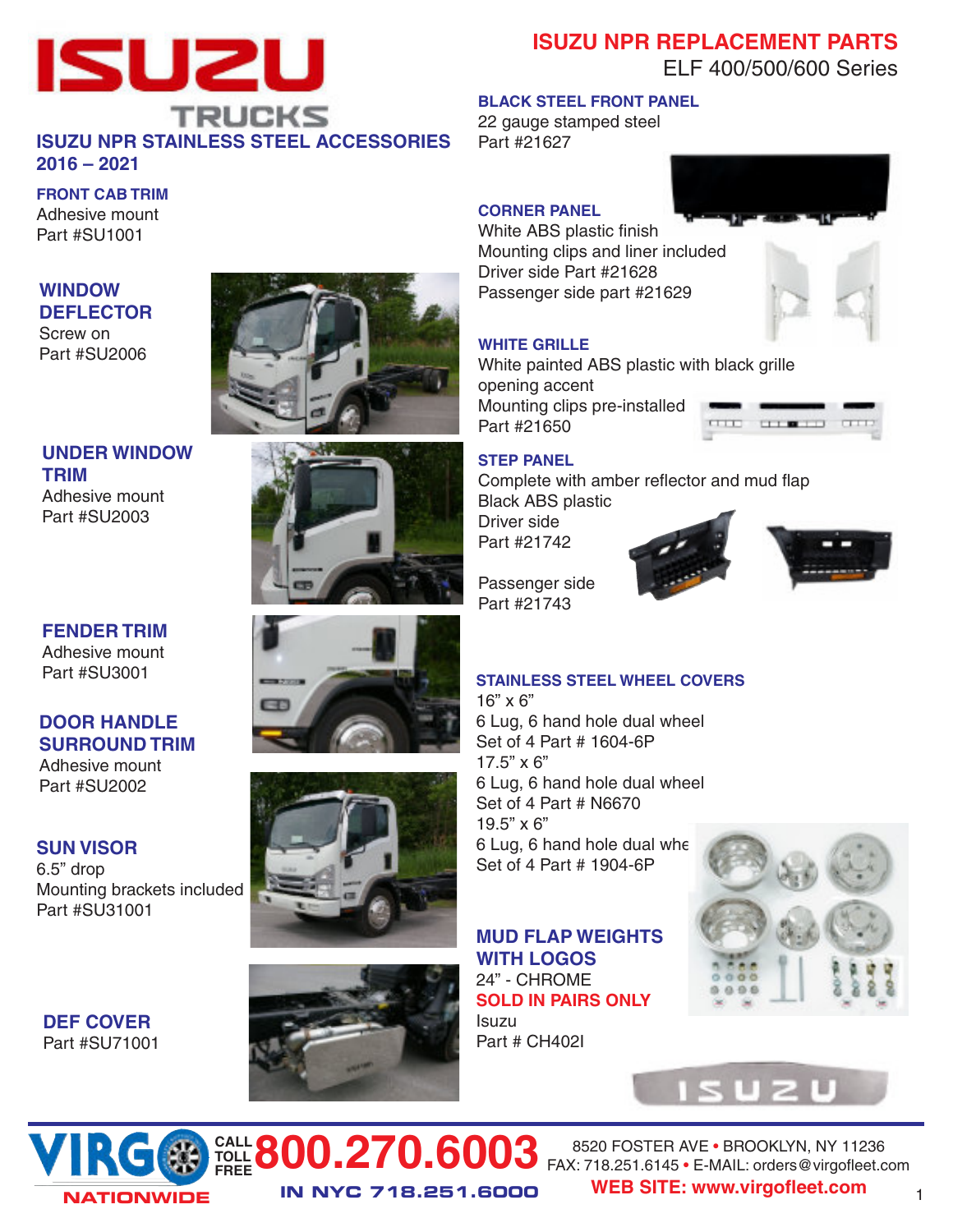

#### **INTERNATIONAL HEADLIGHT ASSEMBLIES**

Fits 4000 series trucks 2003-current Includes wire harness and turn signal Driver side Part #31276 Passenger side Part #31277

#### **RADIANT SERIES COMBO SPOT/FLOOD WORK LIGHT**

6 LED diodes per side, Double faced

1700 Lumens Includes swivel bracket 3 year warranty Part #U116



#### **LED WORK LIGHT WITH AMBER LED STROBES**

9 front facing LEDs, 24 side facing LEDs

4.25" diameter 3 year warranty Part #U118





#### **4 LED SLIM SURFACE MOUNT STROBE**

Amber LED diodes 36 selectable flash patterns L bracket included Part #W14A26



#### **4 LED SURFACE MOUNT STROBE**

Amber LED diodes 36 selectable flash patterns L bracket included Part #W24A26

### **4 LED SPLIT COLOR SURFACE MOUNT STROBE**

Amber/ white LED diodes 36 selectable flash patterns L bracket included Part #W34AW



#### **QUICK PICK WHEEL LIFT STRAP**

2" x 10' heavy duty webbing Part #38-JD400



## **FLAT HOOK 2 PIECE QUICK PICK WHEEL LIFT STRAP**

2" x 10' heavy duty webbing Part #38-JD5

#### **FLAT TOP AXLE COVER KIT**

Kit Includes: 4 rear covers, 2 front covers, 60 threaded nut covers, nut cover removal tool Made in ABS material, will never rust Part #CH402FT-KIT





#### **CLASSIC WATERMELON SURFACE MOUNT LED SEALED LIGHT**

18 LEDs – 12V 3 wire, dual function (high/low) Stainless steel bezel included Measures 3-7/16" diameter X 2 5/8" high Sold each

| <b>PART #LED</b> | <b>COLOR/ LENS COLOR</b> |
|------------------|--------------------------|
| GG940            | Amber/Amber              |
| GG941            | Amber/ Clear             |
| GG942            | Red/Red                  |
| GG943            | Red/Clear                |
| GG945            | Blue/ Blue               |
| GG946            | Green/ Green             |
| GG948            | Blue / Clear             |
| GG949            | Green/ Clear             |



#### **CHROME HOOD MIRROR**

Fits Peterbilt 579/587 Kenworth T680/ T880

Complete hood mirror with chrome cover, backing plate and hardware Drivers side Part #UN428DS Passenger Side Part #UN428PS

### **4.5" ROUND LED WORK LAMP WITH AMBER LED STROBE**

"Cross" style strobe  $3$  function – spot/ strobe/ spot & strobe 1800 lumens 5 spot light diodes/ 20 strobe light diodes Part #U114





**IN NYC 718.251.6000** 8520 FOSTER AVE • BROOKLYN, NY 11236 FAX: 718.251.6145 • E-MAIL: orders@virgofleet.com <sup>2</sup> **WEB SITE: www.virgofleet.com**

**CALL FREE800.270.6003**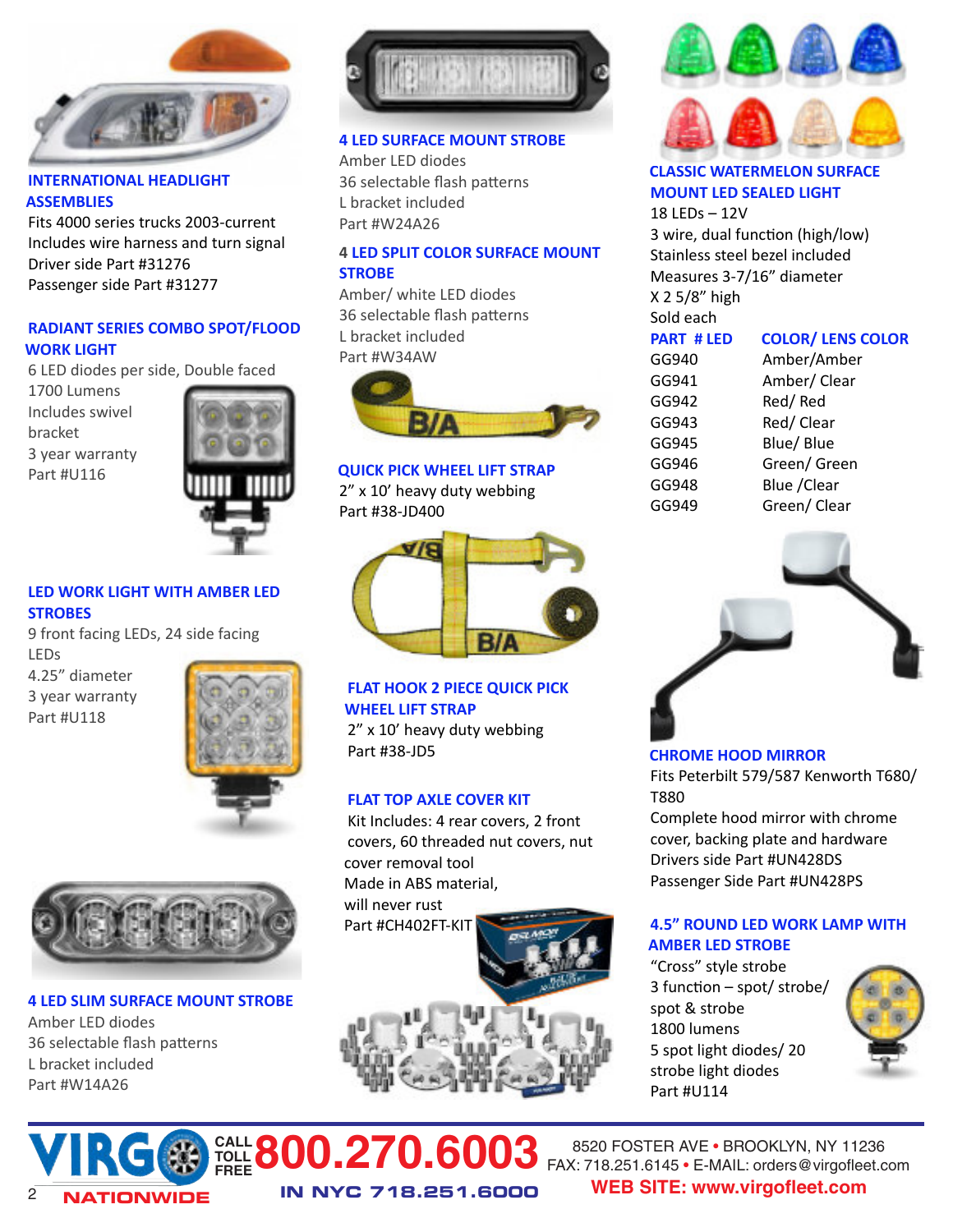

#### R**EAR AXLE COVER WITH EXTRA LONG CENTER POINT**

Chrome plated plastic 33mm thread on spike nut covers Front Part #10243 Rear Part #CH204SPK

#### **SWITCHBLADE UNIVERSAL LIGHT BAR**

Add the look of air breather lights Available in 3 sizes 11.25", 14.5", 17.75" Sold in pairs – lights not included Stainless steel Part #12305-11 11.25" long 24 ¾" light holes (6 per side) Part #12315-11 14.5" long 32 ¾" light holes (8 per side) Part #12325-11 17.75" long 40 ¾" light holes (10 per side)



#### **NEW STAINLESS STEEL CAB PANELS**

**Fits 2016 – current Kenworth T880/ W990** Includes 6 P1 LED marker lights Part #B992443





**STAINLESS STEEL BUG SHIELD** Will fit 2008-2021 Kenworth T270, T370 Part #THOD-KW70



#### **KENWORTH HEADLIGHT ASSEMBLIES**

Fits T270, T370, T440, T660 Low beam H11, High beam HB3 LED turn signal Chrome Driver side Part #31158 Chrome Passenger side Part #31159 Black out Driver Side Part #31160 Black out Passenger side Part #31161

### **PETERBILT 337 STAINLESS STEEL INTAKE SCREEN**

Replace the factory black plastic with stainless steel Sold by the pair Part #PB337VC 



**IN NYC 718.251.6000**





#### **KENWORTH T270/ T370 ACCESSORIES**

Cab panels Stainless steel Sold by the pair 14 ¾" light holes (lights sold separately) Part # T270CP Some modifications might have to be *made to cab of truck to mount*



#### **BLACKED OUT HEADLIGHTS**

18 amber LEDs Low beam – H11 bulb High beam – HB3A bulb Driver side Part #40569 Passenger Side Part #40570



**V STYLE DROP VISOR** 11.5" tapers to 13.5" center drop Stainless steel Fits one- or two-piece windshields Part #45930

#### **NEW FOR KENWORTH T660 AND T370 TRUCKS**

Stainless Steel side air intake Replaces original black plastic on the truck Direct fit, no drilling required Part #40820-23



### **CALL 800.270.6003** 8520 FOSTER AVE • BROOKLYN, NY 11236<br>FREE **800.270.6003** FAX: 718.251.6145 • E-MAIL: orders@virgofleet.c FAX: 718.251.6145 • E-MAIL: orders@virgofleet.com **WEB SITE: www.virgofleet.com**